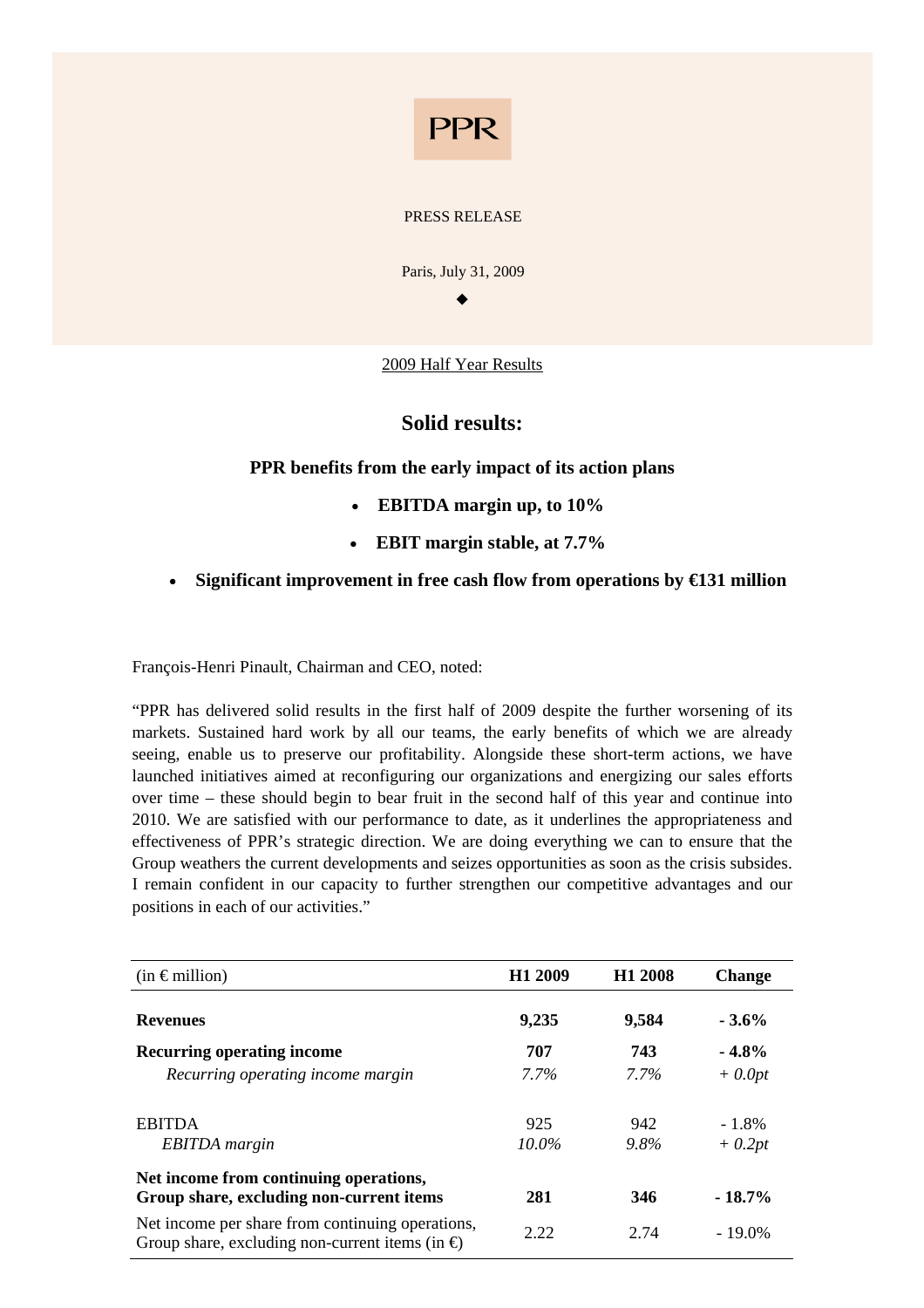## *Operating performances*

In the first half of 2009, PPR generated **revenues from continuing operations** of  $\Theta$ ,235 million, down 3.6% in reported terms and 5.9% on a comparable basis compared to the first six months of 2008. In the second quarter, revenues were down 4.7% in reported terms and 6.9% on a comparable basis, impacted by continued deterioration across all markets.

The contribution of activities outside of France to total revenues continued to grow, accounting for 63.8% of the total in the first half of 2009, as compared to 62.8% in the comparable period of 2008. Gucci Group posted a 15% increase in revenues in emerging markets, which accounted for 31% of its sales, up from 26% in the first half of 2008.

In the first six months of 2009, online sales of the PPR Group rose by 5.7% in reported terms and 3.3% on a comparable basis. In the first half, e-commerce accounted for 10.5% of total PPR revenues, up from 9.5% in the comparable period of 2008. Particularly noteworthy this semester was the 7.5% increase in revenues from fnac.com, which further developed its marketing presence with the launch of a marketplace for outside sellers.

**Gross profit** in the first half of 2009 was €4,094 million, yielding a gross margin of 44.3% of total revenues, up 0.1 percentage point from the comparable 2008 period. In particular, gross margin held up well at Fnac, Conforama, Redcats and Bottega Veneta in the period.

First-half 2009 Group **EBITDA** totaled ⊕25 million, generating a 10.0% EBITDA margin, up 0.2 percentage point compared to the 2008 period. This improvement is largely due to margin improvements at Conforama and Redcats, and to a stable performance at Fnac.

Group **recurring operating income** totaled  $\epsilon$  07 million, a decline of 4.8% compared to the first half of 2008. Gucci Group achieved a steady increase in recurring operating income to €305 million, with a solid performance at Gucci. Recurring operating income as a percentage of revenues was stable at Fnac, Conforama and Redcats. For the Group as a whole, recurring operating income margin was also stable, at 7.7%, compared to the first half of 2008.

## *Financial performances*

In the first half, **other non-recurring operating income and expenses** represented a net expense of  $\in$  26 million. In particular, this item comprises restructuring charges, including  $\in$  10 million related to the plan announced by Puma in May.

**Net financial expenses** amounted to  $\epsilon$ 242 million. The increase in this item compared to the first half of 2008 primarily reflects non-cash accounting restatements related to IAS 39. The **cost of PPR's net financial indebtedness** improved sharply (€58 million) versus the first half of 2008. During the half year, the Group's average outstanding net debt declined by 8.5% compared to the prior year period, chiefly reflecting proceeds from the disposal of YSL Beauté received in June 2008.

**Net income, Group share** totaled €189 million in the first half of 2009. In the first six months of 2008, net income, Group share amounted to €777 million and included the capital gain on the sale of YSL Beauté.

**Net income from continuing operations, Group share, excluding non-current items** amounted to €281 million, down 18.7% compared to the first half of 2008.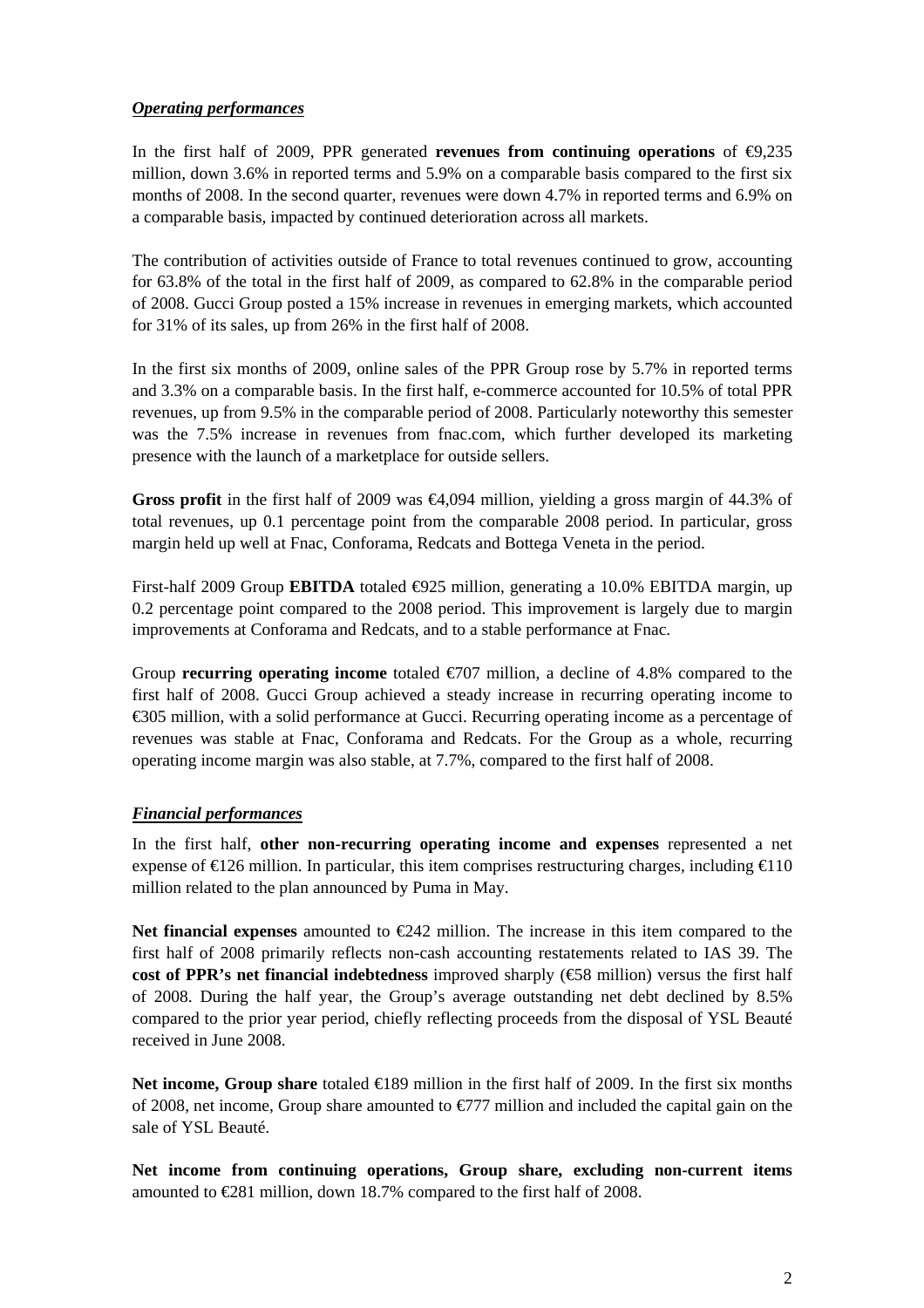## *Financial structure*

| $(in \in$ million)          | <b>June 30, 2009</b> | Dec. 31, 2008 | <b>June 30, 2008</b> |
|-----------------------------|----------------------|---------------|----------------------|
| Capital employed            | 16,766               | 16,119        | 16,707               |
| Net assets held for sale    |                      | (10)          |                      |
| <b>Shareholders' equity</b> | 10,360               | 10,599        | 10,504               |
| Net indebtedness            | 6,406                | 5,510         | 6,206                |

In the first half of the year, **free cash flow** from operations rose sharply, by €131 million, partly reflecting a €79 million improvement in working capital requirements and a 21% decline in gross capital expenditures.

Net financial indebtedness of the PPR Group was €6,406 million at June 30, 2009. At the end of June, the Group's indebtedness is traditionally higher than at the end of December, reflecting the seasonality of its activities as well as the payment of the dividend.

PPR's **financial structure** remains solid. The Group is not exposed to any liquidity risk. As of June 30, 2009, PPR had available cash positions of  $\epsilon$ 1.3 billion and a balance of  $\epsilon$ 4.5 billion in medium-term confirmed and unused credit lines. This available liquidity covers more than three times the Group's net financing requirements for the next 12 months, and PPR does not face any significant refinancing scheduled for 2010.

## *Outlook*

In an environment of continuously depressed consumer spending, PPR can once again in the second half of the year leverage the strengths that have ensured the quality of its results in the first half.

In the second half of 2009, PPR will continue to use all available means to adapt to an economic environment that remains uncertain. The Group is determined to intensify its action plans in order to build on its competitive advantages and strengthen all its activities.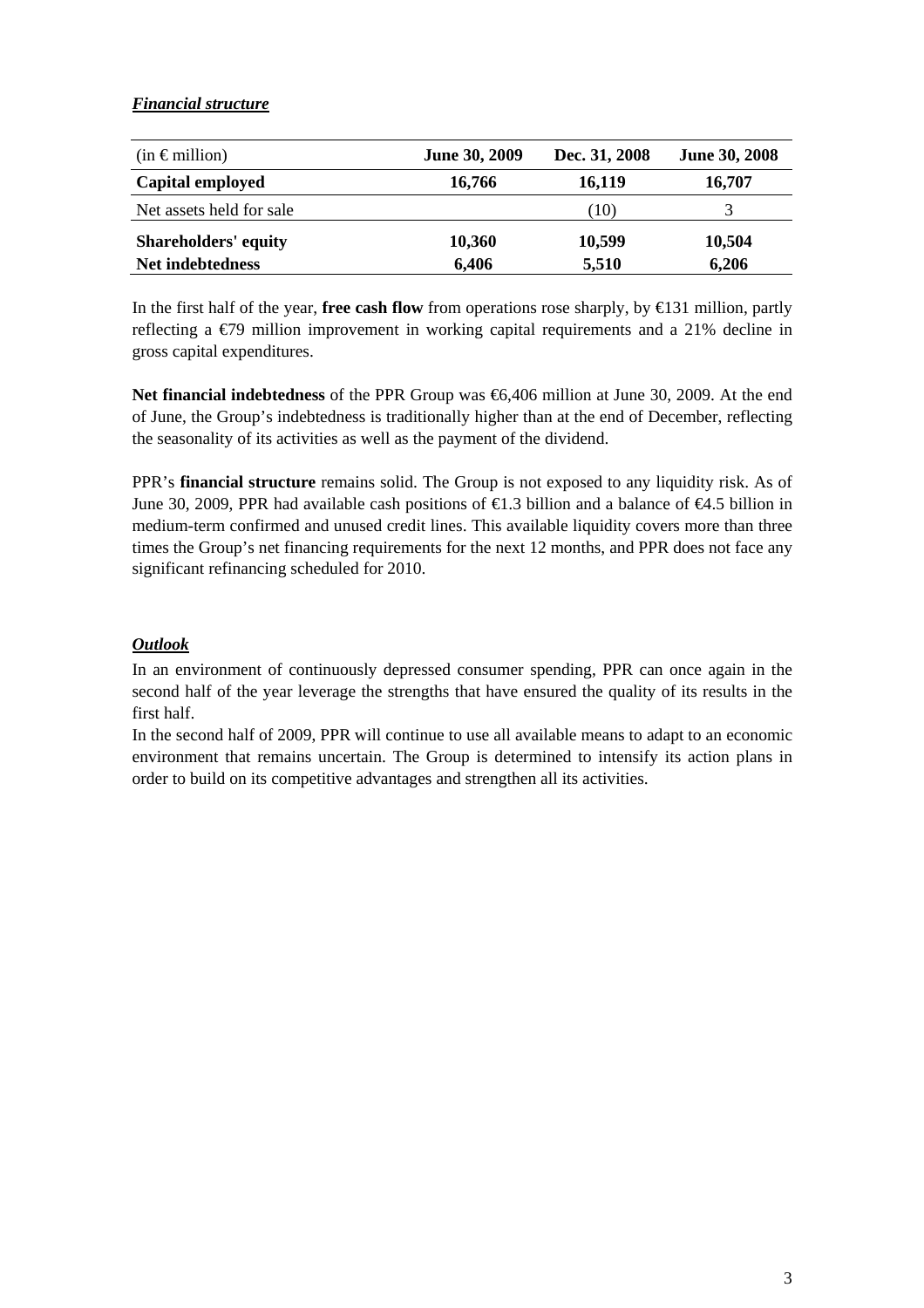#### **Main definitions**

#### **IFRS 5 – Non-current assets held for sale and discontinued operations**

In accordance with IFRS 5 – Non-current Assets Held for Sale and Discontinued Operations, the Group has presented certain activities as "Operations discontinued, sold or to be sold". Net income and losses from these activities are included under a separate income statement heading, "Net income (loss) from discontinued operations", and are restated in the statement of cash flows and income statement for all reported periods.

The assets and liabilities arising from "operations sold or to be sold" are presented on separate lines in the Group's balance sheet, but are not restated for prior periods.

The assets and liabilities associated with discontinued operations are not presented on separate lines in the balance sheet.

In the first half of 2009, the income statement line item "Discontinued operations" only concerns operations that have been classified as discontinued, sold or to be sold in prior periods (see Note 9 to the condensed consolidated interim financial statements).

#### **Definition of "reported" and "comparable" revenue**

The Group's reported revenue corresponds to published revenue. Non-Group revenue is defined as revenue from each company or brand, after elimination of intra-group sales.

The Group also uses "comparable" data to measure organic growth. "Comparable" revenue is 2008 revenue restated for the impact of changes in Group structure in 2008 or 2009, and for translation differences relating to foreign subsidiaries' revenue in 2008.

#### **Definition of consolidated net debt**

As defined by French National Accounting Council (CNC) recommendation No. 2004-R.02 of October 27, 2004, net debt comprises gross debt, including accrued interest, less net cash.

Net debt includes fair value hedging instruments recorded in the balance sheet relating to bank borrowings and bonds whose interest rate risk is fully or partly hedged as part of a fair value relationship (see Note 16 to the condensed consolidated interim financial statements).

The financing of customer loans by fully-consolidated consumer credit businesses is presented in borrowings. However, Group net debt excludes the financing of customer loans by consumer credit businesses.

#### **Definition of EBITDA**

The Group uses EBITDA to monitor its operating performance. This financial indicator corresponds to recurring operating income plus net charges to depreciation, amortisation and provisions on non-current operating assets recognised in recurring operating income.

#### **Definition of free cash flow from operations and available cash flow**

The Group also uses an intermediate line item, "Free cash flow from operations", to monitor its financial performance. This financial indicator measures net operating cash flow less net operating investments (defined as purchases and sales of property, plant and equipment and intangible assets).

Available cash flow corresponds to free cash flow from operations plus interest and dividends received less interest paid and equivalent.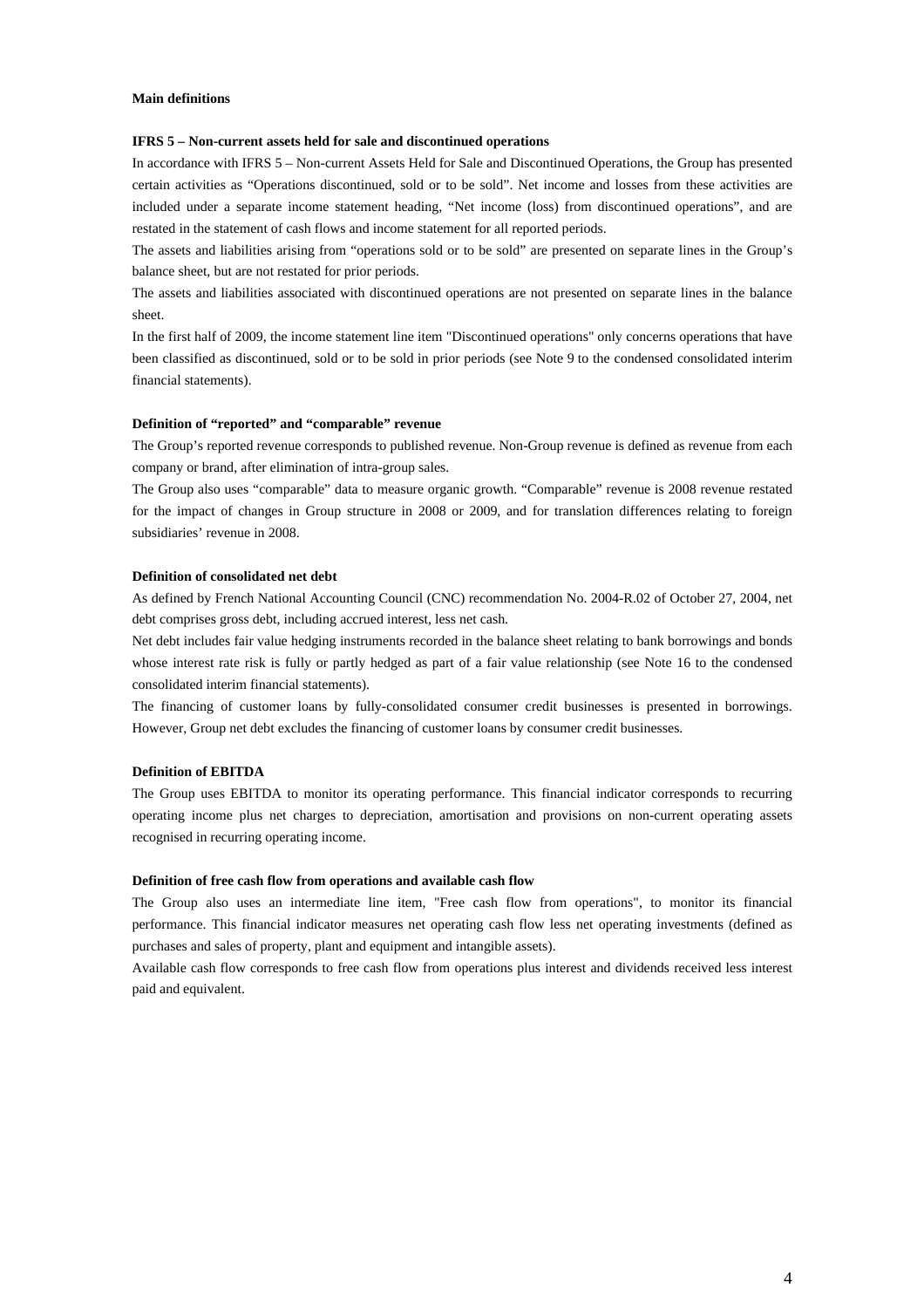### PRESENTATION

You are invited to attend the presentation of the 2009 Half Year Results today at 8:30am (Paris time) at the "Publicis Cinéma" – 129, avenue des Champs Elysées – 75008 Paris.

A live videocast (Real and Windows Media Player formats) as well as the presentation slides (PDF) will be available at 8:30am Paris time at www.ppr.com. A replay will be available later in the day.

| <b>For French version</b> | <b>For English version</b> |
|---------------------------|----------------------------|
| $+33(0)172001361$         | $+44(0)2031474744$         |
| Replay dial-in details    | Replay dial-in details     |
| $+33(0)172001459$         | +44 (0)207 107 06 86       |
| Replay Passcode: 257479#  | Replay Passcode: 257457#   |

You will also be able to listen to the conference by dialing :

The replay will be available until October 31, 2009

The 2009 half-year report will be available at www.ppr.com at the end of the presentation.

## **About PPR**

PPR develops a portfolio of high-growth global brands. Through its Consumer and Luxury brands, PPR generated sales of  $\epsilon 20.2$  billion in 2008. The Group is present in 94 countries and territories with approximately 88,000 employees. PPR shares are listed on Euronext Paris (FR 0000121485, PRTP.PA, PP FP).

 $\bullet$ 

To explore the universe of PPR brands, go to www.ppr.com: Fnac, Redcats Group (La Redoute, Vertbaudet, Somewhere, Cyrillus, Daxon, Ellos, The Sportsman's Guide, The Golf Warehouse and brands of the plus-size division), Conforama, CFAO, Puma and the Luxury brands of Gucci Group (Gucci, Bottega Veneta, Yves Saint Laurent, Balenciaga, Boucheron, Sergio Rossi, Alexander McQueen and Stella McCartney).

 $\bullet$ 

| Website:<br>www.ppr.com |                          |                       |                       |
|-------------------------|--------------------------|-----------------------|-----------------------|
|                         | <b>Emmanuelle Marque</b> | $+33(01)$ 45 64 63 28 | emarque@ppr.com       |
| Analysts/Investors:     | Alexandre de Brettes     | $+33(01)$ 45 64 61 49 | adebrettes@ppr.com    |
| Contacts<br>Press:      | Charlotte Judet          | $+33(0)145646506$     | $c\mu$ cjudet@ppr.com |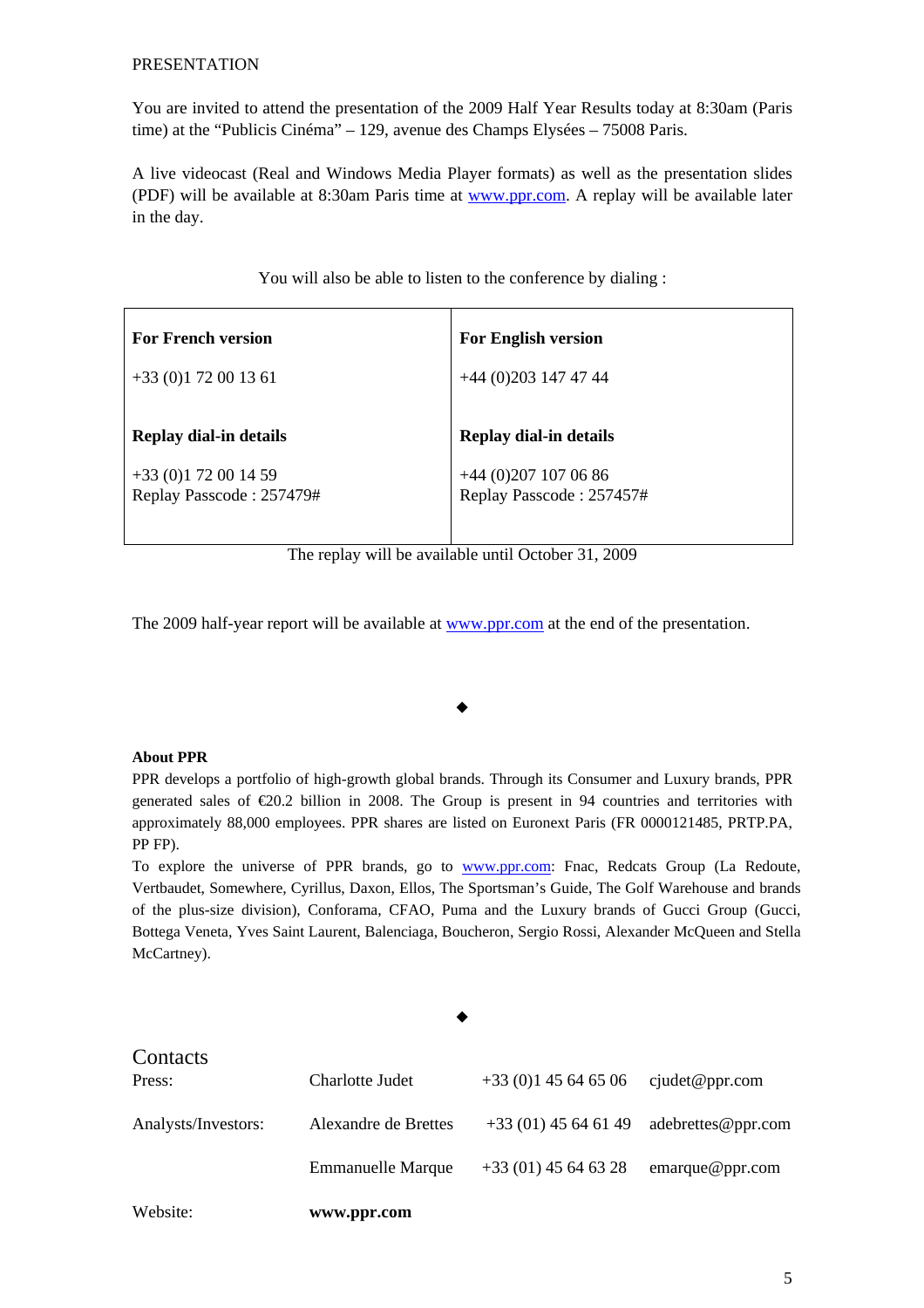| <b>CONSOLIDATED FINANCIAL STATEMENTS</b> |
|------------------------------------------|
| <b>AS AT JUNE 30, 2009</b>               |

| Summary                           | page |
|-----------------------------------|------|
| Consolidated income statement     | 7    |
| <b>Consolidated balance sheet</b> | 8    |
| Consolidated cash flow statement  | 9    |
| Quarterly breakdown of sales      | 10   |
|                                   |      |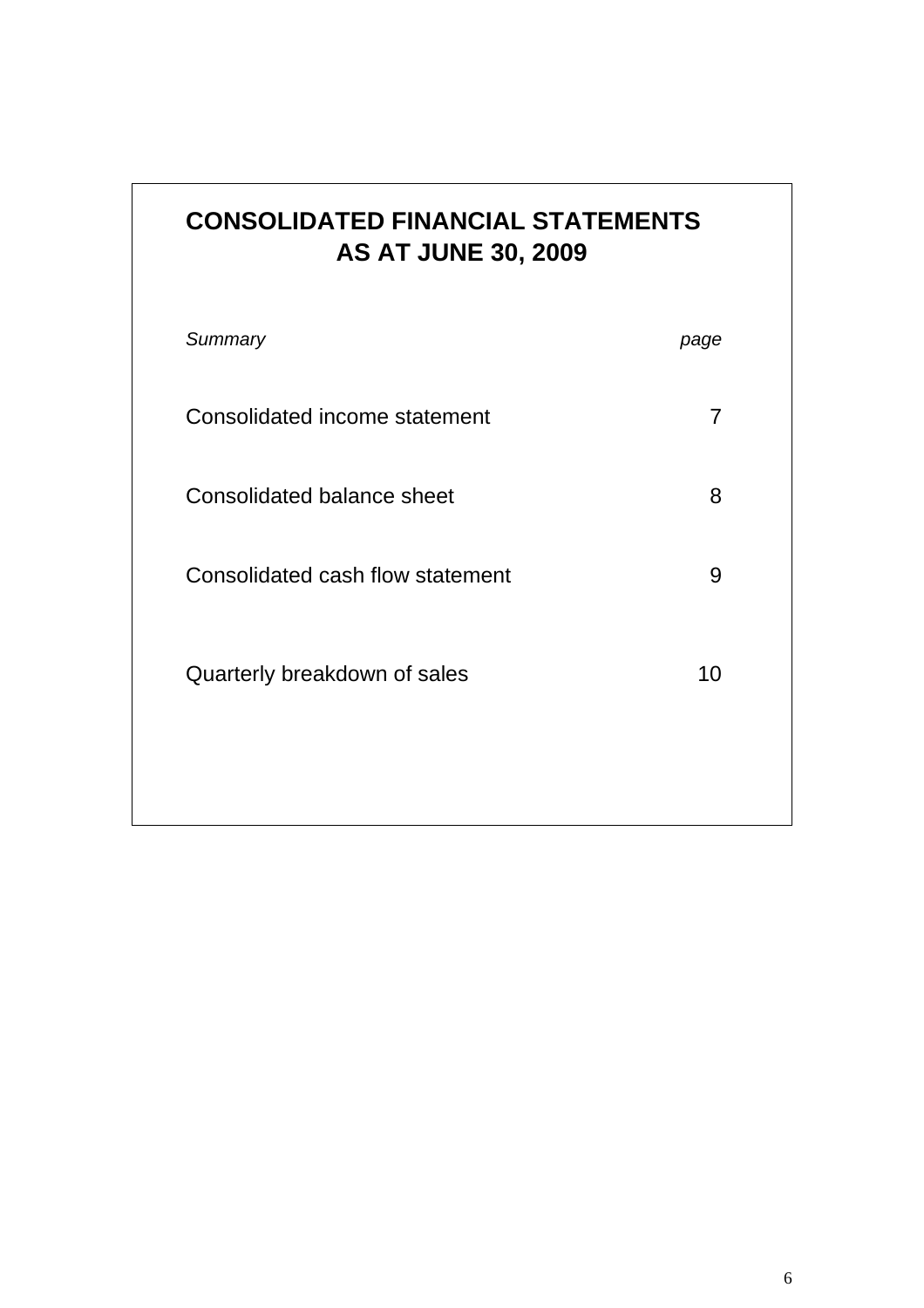## **Consolidated income statement**

| (in $\epsilon$ million)                                                                                             | 6/30/2009  | 6/30/2008  | 12/31/2008  |
|---------------------------------------------------------------------------------------------------------------------|------------|------------|-------------|
| <b>CONTINUING OPERATIONS</b>                                                                                        |            |            |             |
| Revenue                                                                                                             | 9,235.3    | 9,584.1    | 20,211.6    |
| Cost of sales                                                                                                       | (5, 141.3) | (5,348.3)  | (11, 396.6) |
| <b>Gross profit</b>                                                                                                 | 4,094.0    | 4,235.8    | 8,815.0     |
| Payroll expenses                                                                                                    | (1,382.0)  | (1,392.1)  | (2,803.0)   |
| Other recurring operating income and expenses                                                                       | (2,005.3)  | (2, 101.0) | (4,294.9)   |
| <b>Recurring operating income</b>                                                                                   | 706.7      | 742.7      | 1,717.1     |
| Other non-recurring operating income and expenses                                                                   | (126.4)    | 22.7       | (361.0)     |
| <b>Operating income</b>                                                                                             | 580.3      | 765.4      | 1,356.1     |
| Finance costs                                                                                                       | (242.3)    | (179.5)    | (372.7)     |
| Income before taxes                                                                                                 | 338.0      | 585.9      | 983.4       |
| Income taxes                                                                                                        | (105.3)    | (155.5)    | (333.5)     |
| Share in earnings of associates                                                                                     | 0.5        | (0.9)      | 1.4         |
| Net income from continuing operations                                                                               | 233.2      | 429.5      | 651.3       |
| o/w attributable to equity holders of the parent                                                                    | 202.8      | 363.2      | 534.3       |
| o/w attributable to minority interests                                                                              | 30.4       | 66.3       | 117.0       |
| <b>DISCONTINUED OPERATIONS</b>                                                                                      |            |            |             |
| Net income from discontinued operations                                                                             | (14.0)     | 415.0      | 387.7       |
| o/w attributable to equity holders of the parent                                                                    | (14.0)     | 413.9      | 386.8       |
| o/w attributable to minority interests                                                                              | 0.0        | 1.1        | 0.9         |
| Net income of consolidated companies                                                                                | 219.2      | 844.5      | 1,039.0     |
| o/w attributable to equity holders of the parent                                                                    | 188.8      | 777.1      | 921.1       |
| o/w attributable to minority interests                                                                              | 30.4       | 67.4       | 117.9       |
|                                                                                                                     |            |            |             |
| Net income attributable to equity holders of the parent                                                             | 188.8      | 777.1      | 921.1       |
| Earnings per share (in $\epsilon$ )                                                                                 | 1.49       | 6.16       | 7.31        |
| Fully diluted earnings per share (in $\epsilon$ )                                                                   | 1.49       | 6.16       | 7.31        |
| Net income from continuing operations attributable to equity<br>holders of the parent                               | 202.8      | 363.2      | 534.3       |
| Earnings per share (in $\epsilon$ )                                                                                 | 1.60       | 2.88       | 4.24        |
| Fully diluted earnings per share (in $\epsilon$ )                                                                   | 1.60       | 2.88       | 4.24        |
| Net income from continuing operations excluding non-recurring<br>items attributable to equity holders of the parent | 281.2      | 345.7      | 872.1       |
| Earnings per share (in $\epsilon$ )                                                                                 | 2.22       | 2.74       | 6.92        |
| Fully diluted earnings per share (in €)                                                                             | 2.22       | 2.74       | 6.92        |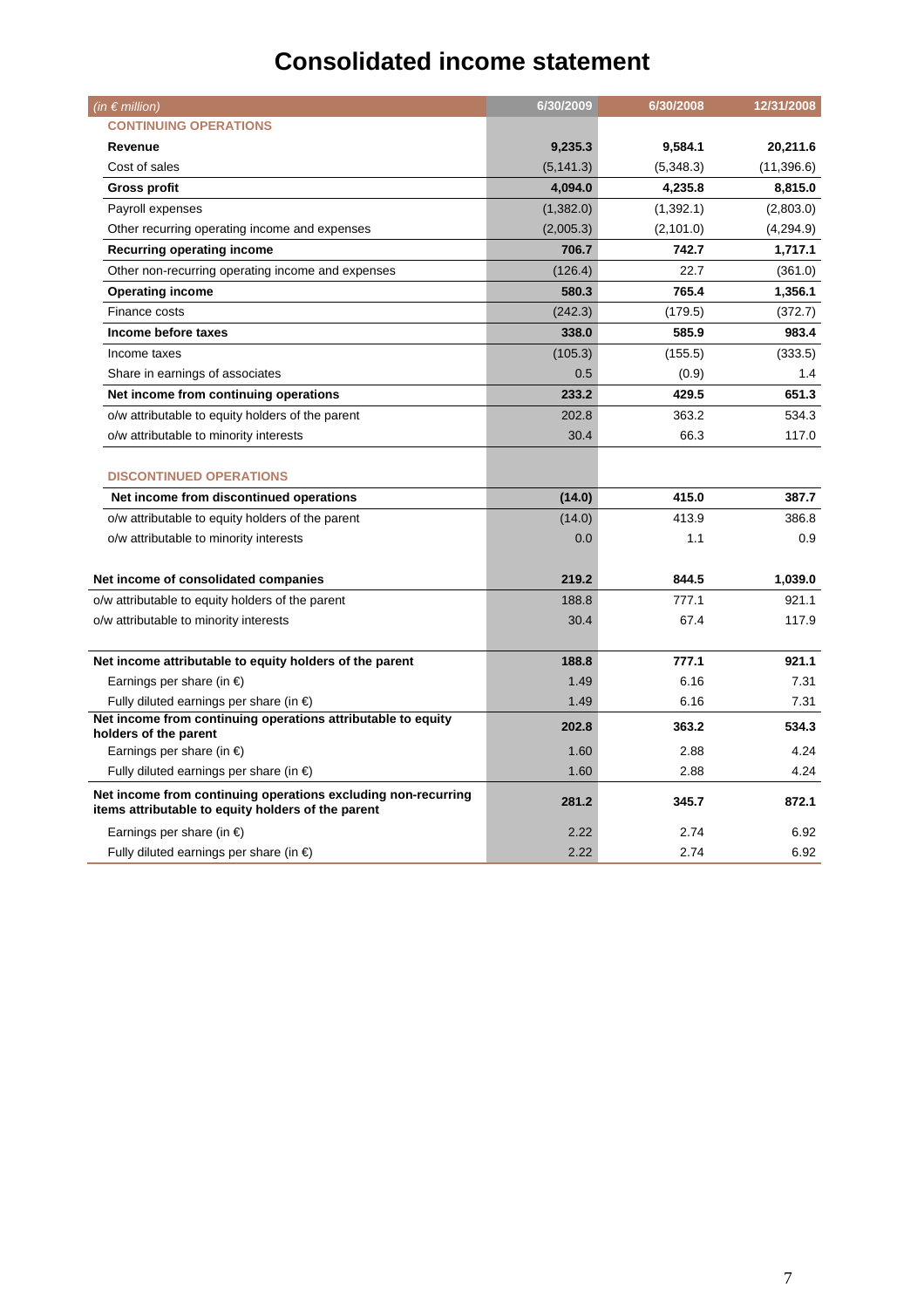## **Consolidated balance sheet**

| . .<br>۰<br>×<br>I |
|--------------------|
|--------------------|

| (in $\epsilon$ million)            | 6/30/2009 | 6/30/2008 | 12/31/2008 |
|------------------------------------|-----------|-----------|------------|
| Goodwill                           | 6,312.8   | 6,334.2   | 6,178.7    |
| Other intangible assets            | 10,170.2  | 10,150.9  | 10,172.7   |
| Property, plant and equipment      | 2,183.3   | 2,125.1   | 2,253.4    |
| Investments in associates          | 80.5      | 75.6      | 74.5       |
| Non-current financial assets       | 321.5     | 253.1     | 323.8      |
| Deferred tax assets                | 672.3     | 639.7     | 639.1      |
| Other non-current assets           | 12.5      | 12.5      | 16.8       |
| <b>Non-current assets</b>          | 19,753.1  | 19,591.1  | 19,659.0   |
| Inventories                        | 3,175.2   | 3,298.0   | 3,465.5    |
| Trade receivables                  | 1,332.7   | 1,408.4   | 1,303.0    |
| Customer loans                     | 193.6     | 220.9     | 189.5      |
| Current tax receivables            | 96.7      | 97.0      | 101.3      |
| Other current financial assets     | 67.1      | 85.2      | 143.1      |
| Other current assets               | 827.1     | 909.5     | 937.6      |
| Cash and cash equivalents          | 1,272.3   | 1,193.7   | 1,116.6    |
| <b>Current assets</b>              | 6,964.7   | 7,212.7   | 7,256.6    |
| Assets classified as held for sale |           | 185.1     | 61.6       |
| <b>Total assets</b>                | 26,717.8  | 26,988.9  | 26,977.2   |

#### **LIABILITIES & SHAREHOLDERS' EQUITY**

| (in $\epsilon$ million)                                           | 6/30/2009  | 6/30/2008  | 12/31/2008 |
|-------------------------------------------------------------------|------------|------------|------------|
| Shareholders' equity attributable to equity holders of the parent | 9,129.6    | 9.257.0    | 9,341.9    |
| Shareholders' equity attributable to minority interests           | 1,231.0    | 1,246.9    | 1,256.9    |
| Shareholders' equity                                              | 10,360.6   | 10,503.9   | 10,598.8   |
| Long-term borrowings                                              | 5,769.1    | 4,467.7    | 3,961.3    |
| Other non-current financial liabilities                           | 0.7        | 27.4       |            |
| Provisions for retirement and similar benefits                    | 224.3      | 216.9      | 241.0      |
| Provisions                                                        | 163.7      | 140.6      | 164.4      |
| Deferred tax liabilities                                          | 2,848.4    | 2,894.5    | 2,847.3    |
| <b>Non-current liabilities</b>                                    | 9,006.2    | 7,747.1    | 7,214.0    |
| Short-term borrowings                                             | 1,940.5    | 2,914.4    | 2,722.1    |
| Financing of customer loans                                       | 193.6      | 220.9      | 189.5      |
| Other current financial liabilities                               | 93.7       | 74.6       | 75.9       |
| Trade payables                                                    | 2,273.2    | 2,507.7    | 2,976.5    |
| Provisions for retirement and similar benefits                    | 14.5       | 19.3       | 17.4       |
| Provisions                                                        | 250.6      | 83.5       | 189.9      |
| <b>Current tax liabilities</b>                                    | 286.8      | 299.7      | 325.0      |
| Other current liabilities                                         | 2,298.1    | 2,436.1    | 2,597.1    |
| <b>Current liabilities</b>                                        | 7,351.0    | 8,556.2    | 9,093.4    |
| Liabilities associated with assets classified as held for sale    |            | 181.7      | 71.0       |
| Total liabilities and shareholders' equity                        | 26,717.8   | 26,988.9   | 26,977.2   |
|                                                                   |            |            |            |
| Gross borrowings excluding the financing of customer loans        | 7,709.6    | 7,382.1    | 6,683.4    |
| Fair value hedging derivative instruments (interest rate)         | (31.5)     | 17.6       | (56.4)     |
| Cash and cash equivalents                                         | (1, 272.3) | (1, 193.7) | (1, 116.6) |
| <b>Net financial indebtedness</b>                                 | 6.405.8    | 6.206.0    | 5,510.4    |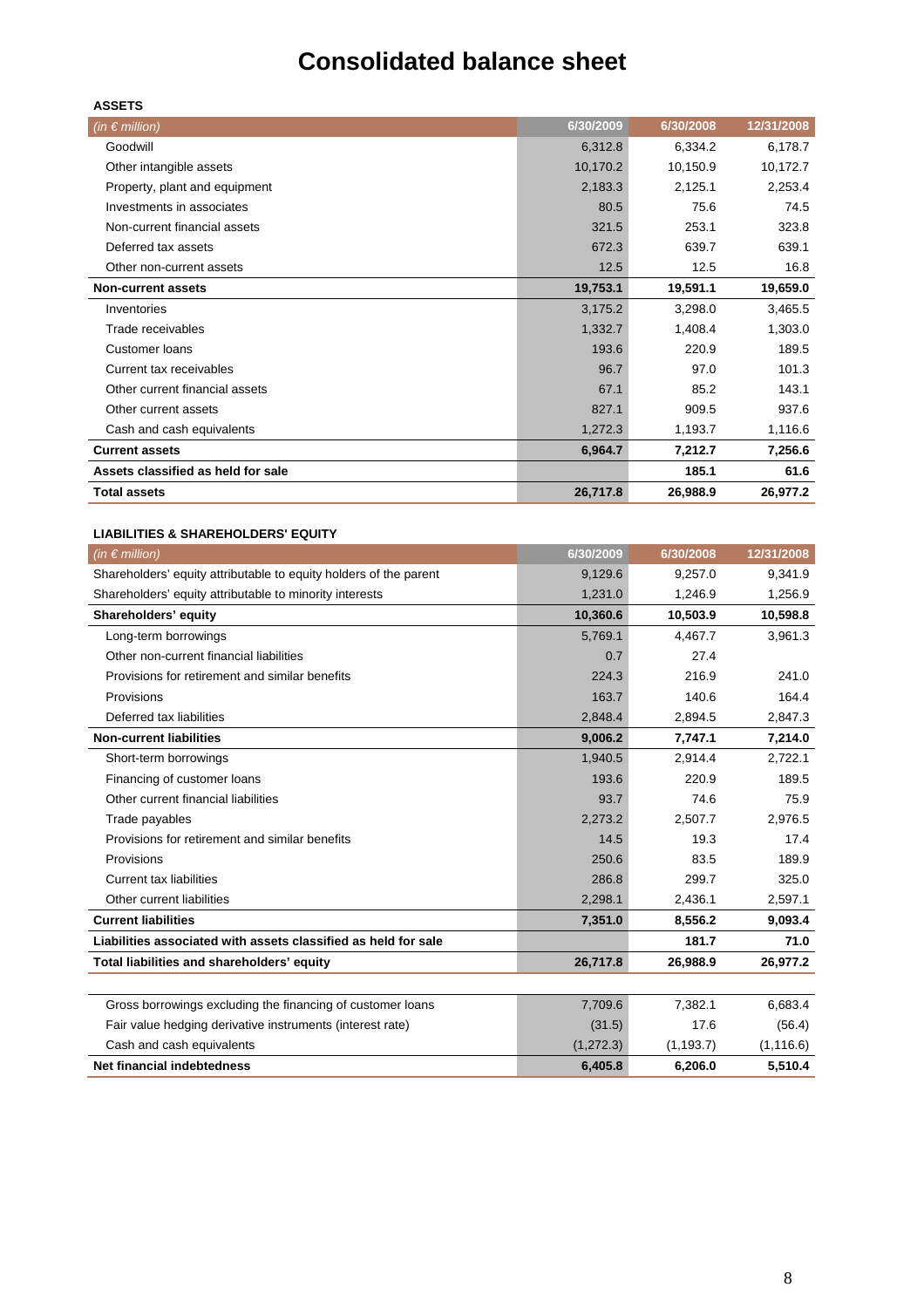## **Consolidated cash flow statement**

| (in $\epsilon$ million)                                                    | 6/30/2009 | 6/30/2008 | 12/31/2008 |
|----------------------------------------------------------------------------|-----------|-----------|------------|
| Net income from continuing operations                                      | 233.2     | 429.5     | 651.3      |
| Net recurring charges to depreciation, amortisation and provisions on non- |           |           |            |
| current operating assets                                                   | 218.6     | 199.6     | 419.4      |
| Other non-cash income and expenses                                         | 187.9     | (59.5)    | 324.0      |
| Cash flow from operating activities                                        | 639.7     | 569.6     | 1,394.7    |
| Interest paid/received                                                     | 140.9     | 181.8     | 354.3      |
| Dividends received                                                         | (1.1)     | (0.6)     | (1.4)      |
| Net income tax payable                                                     | 128.3     | 176.7     | 337.4      |
| Cash flow from operating activities before tax, dividends and interest     | 907.8     | 927.5     | 2,085.0    |
| Change in working capital requirement                                      | (626.4)   | (707.0)   | (228.4)    |
| Change in customer loans                                                   | 5.6       | 7.3       | 8.1        |
| Income tax paid                                                            | (142.9)   | (163.1)   | (322.6)    |
| Net cash from operating activities                                         | 144.1     | 64.7      | 1,542.1    |
| Purchases of property, plant and equipment and intangible assets           | (200.9)   | (252.6)   | (592.7)    |
| Proceeds from sale of property, plant and equipment and intangible assets  | 22.4      | 22.5      | 55.0       |
| Acquisitions of subsidiaries, net of cash acquired                         | (72.0)    | (172.0)   | (222.1)    |
| Proceeds from disposal of subsidiaries net of cash transferred             | (4.3)     | 1,133.5   | 1,202.2    |
| Purchases of other financial assets                                        | (17.0)    | (26.5)    | (55.2)     |
| Proceeds from sale of other financial assets                               | 3.9       | 2.4       | 10.8       |
| Interest and dividends received                                            | 5.8       | 23.3      | 47.2       |
| Net cash from investing activities                                         | (262.1)   | 730.6     | 445.2      |
| Share capital increase/decrease <sup>(1)</sup>                             | 1.5       | (131.0)   | (174.4)    |
| Treasury share transactions                                                | (4.3)     | (165.6)   | (131.7)    |
| Dividends paid to parent company shareholders                              | (417.3)   | (433.8)   | (433.8)    |
| Dividends paid to minority interests                                       | (28.6)    | (38.0)    | (58.9)     |
| Bond issues                                                                | 1,325.4   | 432.1     | 723.0      |
| Bond redemptions <sup>(1)</sup>                                            | (1,284.2) | (1,328.4) | (1,325.7)  |
| Increase (decrease) in other borrowings                                    | 706.1     | 389.2     | (639.2)    |
| Interest paid and equivalent                                               | (114.8)   | (170.6)   | (390.4)    |
| Net cash from (used in) financing activities                               | 183.8     | (1,446.1) | (2, 431.1) |
| Net cash from assets classified as held for sale                           | (54.3)    | 20.6      | (21.1)     |
| Impact of exchange rate variations                                         | (13.3)    | 10.2      | (52.4)     |
| Net increase/(decrease) in cash and cash equivalents                       | (1.8)     | (620.0)   | (517.3)    |
|                                                                            |           |           |            |
| Cash and cash equivalents at beginning of the year                         | 933.5     | 1,450.8   | 1,450.8    |
| Cash and cash equivalents at end of the year                               | 931.7     | 830.8     | 933.5      |